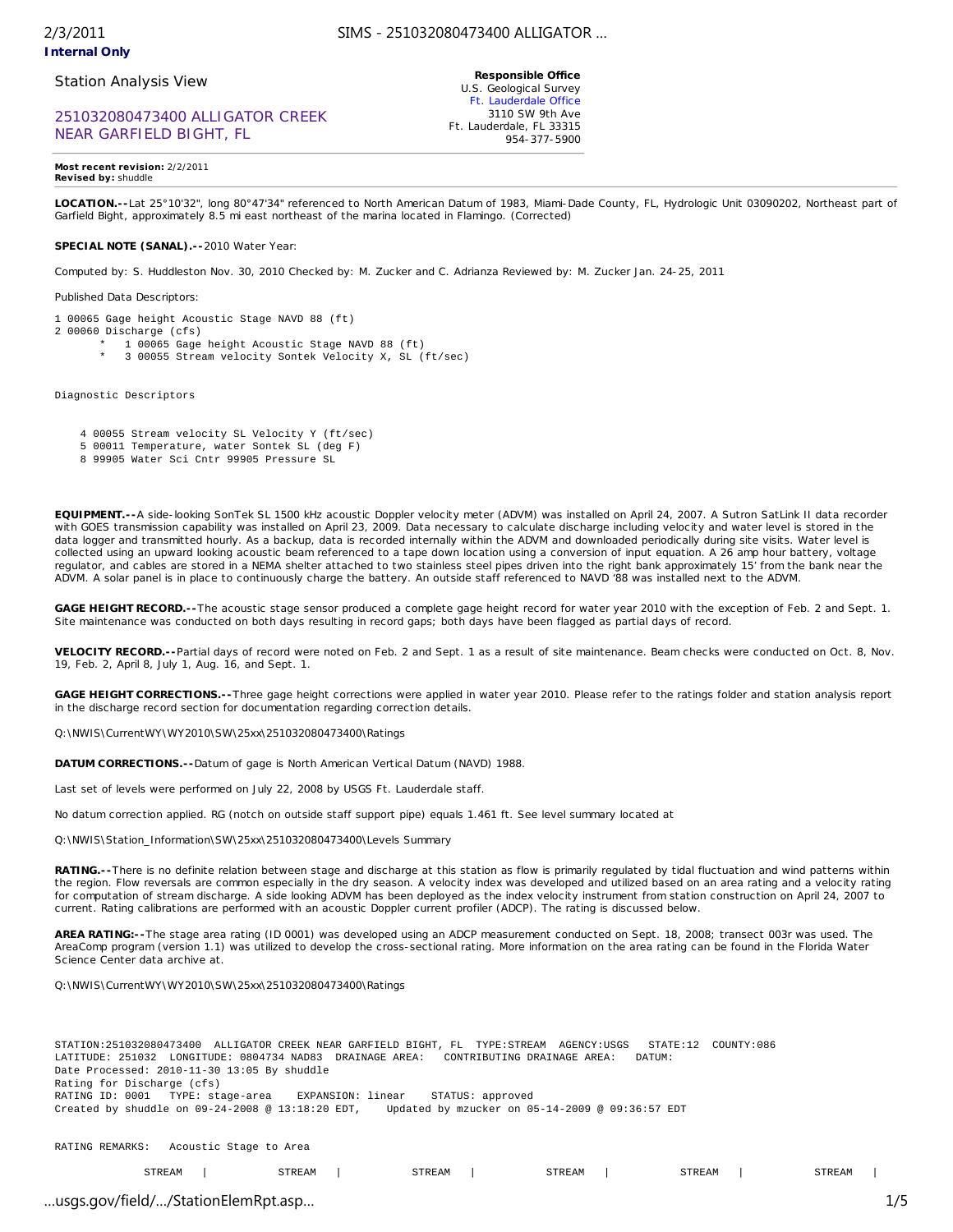## 2/3/2011 SIMS - 251032080473400 ALLIGATOR …

|         | CROSS   |         | CROSS   |         | CROSS   |         | CROSS   |         | CROSS   |         | CROSS   |  |
|---------|---------|---------|---------|---------|---------|---------|---------|---------|---------|---------|---------|--|
|         | $-SEC.$ |         | $-SEC.$ |         | $-SEC.$ |         | $-SEC.$ |         | $-SEC.$ |         | $-SEC.$ |  |
| Gage    | AREA    | Gage    | AREA    | Gage    | AREA    | Gage    | AREA    | Gage    | AREA    | Gage    | AREA    |  |
| height, | IN SO.  | height, | IN SO.  | height, | IN SO.  | height, | IN SO.  | height, | IN SO.  | height, | IN SO.  |  |
| feet    | FEET    | feet    | FEET    | feet    | FEET    | feet    | FEET    | feet    | FEET    | feet    | FEET    |  |
| $-3.00$ | 57.261  | $-1.75$ | 92.207  | $-0.50$ | 127.17  | 0.75    | 162.15  | 2.00    | 197.13  |         |         |  |
| $-2.75$ | 64.241  | $-1.50$ | 99.199  | $-0.25$ | 134.17  | 1.00    | 169.15  | 2.25    | 204.13  |         |         |  |
| $-2.50$ | 71.232  | $-1.25$ | 106.19  | 0.00    | 141.16  | 1.25    | 176.14  | 2.50    | 211.12  |         |         |  |
| $-2.25$ | 78.223  | $-1.00$ | 113.18  | 0.25    | 148.16  | 1.50    | 183.14  | 2.75    | 218.12  |         |         |  |
| $-2.00$ | 85.215  | $-0.75$ | 120.18  | 0.50    | 155.15  | 1.75    | 190.13  | 3.00    | 225.12  |         |         |  |
|         |         |         |         |         |         |         |         |         |         |         |         |  |

|    | Rating Type:                     | Rating Type: stage-area                              |   |                          |
|----|----------------------------------|------------------------------------------------------|---|--------------------------|
| ID | Starting Date                    | Ending Date                                          |   | Comments                 |
|    |                                  |                                                      |   |                          |
|    | 0001 04-24-2007 @ 15:30:00 EDT   | $04-24-2007$ @ 23:59:59 EDT W Acoustic Stage to Area |   |                          |
|    | 0001 04-25-2007 @ 00:00:00 EDT   | 10-08-2009 @ 23:59:59 EDT                            |   | A Acoustic Stage to Area |
|    | $0001$ 10-09-2009 @ 00:00:00 EDT | 02-01-2010 @ 23:59:59 EST R                          |   | Acoustic Stage to Area   |
|    | 0001 02-02-2010 @ 00:00:00 EST   | $- - - - - -$                                        | W | Acoustic Stage to Area   |

**VELOCITY RATING:--**The computation of discharge in water year 2010 used index rating ID 0001. Velocity rating ID 0001 was developed using a SonTek SL 1500 kHz side-looking acoustic velocity meter (DD#3, Stream velocity SonTek Velocity X, SL ft/sec) and discharge (ADCP) measurement numbers 1-87 conduc ted on June 5, 2007, Oct. 5, 2007, July 22, 2008, and Aug. 28, 2008. Due to unstable flow conditions, each ADCP transec t can be considered an independent measurement of discharge. A measured mean channel velocity range from -0.32 ft/s to 0.70 ft/s was observed during rating development. Further information regarding the index velocity rating can be found in the folder listed below.

Q:\NWIS\CurrentWY\WY2010\SW\25xx\251032080473400\Ratings

Discharge measurements were made on four days in water year 2010. Oct. 8 (6 transects), Nov. 19 (10 transects), July 1 (8 transects), and Sept. 1 (8 transec ts).

Velocity rating ID 001 Equation from ADAPS

STATION:251032080473400 ALLIGATOR CREEK NEAR GARFIELD BIGHT, FL TYPE:STREAM AGENCY:USGS STATE:12 COUNTY:086<br>LATITUDE: 251032 LONGITUDE: 0804734 NAD83 DRAINAGE AREA: CONTRIBUTING DRAINAGE AREA: DATUM: LATITUDE: 251032 LONGITUDE: 0804734 NAD83 DRAINAGE AREA: CONTRIBUTING DRAINAGE AREA: Date Processed: 2010-11-30 13:09 By shuddle Rating for Discharge (cfs) RATING ID: 0001 TYPE: velocity EXPANSION: equation STATUS: approved<br>Created by shuddle on 09-29-2008 @ 11:07:56 EDT, Updated by mzucker on 0! Updated by mzucker on 05-14-2009 @ 09:37:03 EDT

RATING REMARKS: SL1500 Index Velocity to Measured Mean Channel Velocity

OUTPUT = .6116 \* (INPUT) + -.0104

| Rating Type:                     | Rating Type: velocity     |          |                                         |
|----------------------------------|---------------------------|----------|-----------------------------------------|
| ID Starting Date                 | Ending Date               |          | Comments                                |
|                                  |                           |          |                                         |
| 0001 04-24-2007 @ 15:30:00 EDT   | 04-24-2007 @ 23:59:59 EDT | <b>M</b> | Index Velocity to Mean Channel Velocity |
| $0001$ 04-25-2007 @ 00:00:00 EDT | 10-08-2009 @ 23:59:59 EDT | A        | Index Velocity to Mean Channel Velocity |
| $0001$ 10-09-2009 @ 00:00:00 EDT | 02-01-2010 @ 23:59:59 EST | R        | Index Velocity to Mean Channel Velocity |
| 0001 02-02-2010 @ 00:00:00 EST   | ------                    | W        | Index Velocity to Mean Channel Velocity |

**DISCHARGE RECORD.--**Discharge was computed using programs in ADAPS. The primary descriptors used to store data, calculate and store discharge are shown below.

3 00055 Stream velocity SonTek Velocity X, SL (ft/sec) 1 00065 Gage height Acoustic Stage NAVD 88 (ft)

2 00060 Discharge (cfs)

 velocity-discharge 251032080473400 Alligator Creek near Garfield Bight DD#2 Discharge (cfs)

|     | Processor Status:                  | working                                      |
|-----|------------------------------------|----------------------------------------------|
|     | Created by:                        | on: $07-25-2007$ @ $09:03:21$ EDT<br>mzucker |
|     | Modified by:                       | on: 07-25-2007 @ 09:13:10 EDT<br>mzucker     |
|     | $SD - Stars on:$                   | $01 - 01 - 2007$                             |
| ED. | - Ends on:                         | $12 - 31 - 2382$                             |
|     | RP - Default primary report type:  | Standard                                     |
|     | GP - Unit values missing gap time: | 120 (MINUTES)                                |
| DV  | - Compute DVs:                     | MAXTMUM                                      |
|     |                                    | MINIMUM                                      |
|     |                                    | MEAN                                         |
|     | IS - Stage gage:                   | DD #01 Gage height Acoustic Stage N          |
|     | IV - Velocity gage:                | DD #03 Stream velocity Sontek Veloc          |

…usgs.gov/field/…/StationElemRpt.asp… 2/5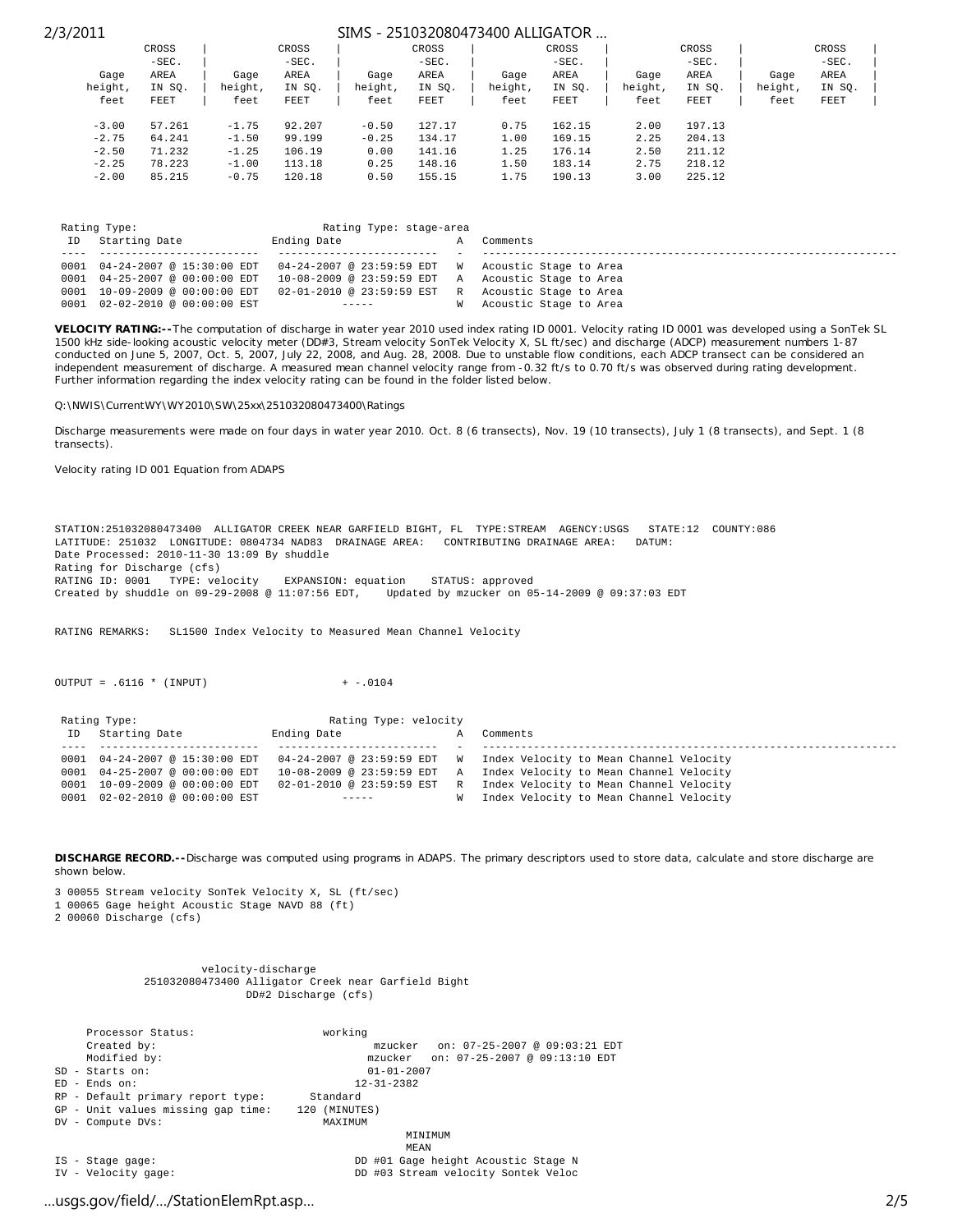### 2/3/2011 SIMS - 251032080473400 ALLIGATOR …

| UL - Upper gage height limit:     | Not specified |
|-----------------------------------|---------------|
| LL - Lower gage height limit:     | Not specified |
| EO - Use mean-velocity equation:  | Νo            |
| XC - Equation X coefficient:      | Not specified |
| YC - Equation Y coefficient:      | Not specified |
| EC - Equation constant:           | Not specified |
| HB - Base for extreme events:     | Not used      |
| HP - Interval for extreme events: | Not used      |
|                                   |               |

 Data Descriptor For 251032080473400 Alligator Creek near Garfield Bight

```
DD ID 2<br>Created by: 2<br>mzucker
     Created by:<br>Created on:
                                        07-25-2007 13:02:35 UTC<br>mzucker
     Modified by:<br>Modified on:
Modified on: 07-25-2007 13:07:23 UTC<br>PC - Parameter: 00060 - Discharge (cfs)
                                     00060 - Discharge (cfs)
LO - Location: 
DS - DD Description: 
SC - Unit values stat code: 00011 - Instantaneous for sensing period 
PF - Primary/work data: Primary data 
                               Standard for parameter: 2222233332
DT - DV table summary options: TOTAL, MEAN, MAXIMUM, MINIMUM 
                                   ACRE-FEET 
                                   Annual summary 
                                   Standard DV table is default
```
A complete record of discharge was produced for water year 2010 with the exception of Feb. 2 and Sept. 1 which have been flagged as partial days due to missing data as a result of site maintenance.

1 U.S. DEPARTMENT OF THE INTERIOR - U.S. GEOLOGICAL SURVEY - WATER RESOURCES

 STATION:251032080473400 ALLIGATOR CREEK NEAR GARFIELD BIGHT, FL TYPE:STREAM AGENCY:USGS STATE:12 COUNTY:086 LATITUDE: 251032 LONGITUDE: 0804734 NAD83 DRAINAGE AREA: CONTRIBUTING DRAINAGE AREA: DATUM: Date Processed: 2010-11-04 17:01 By shuddle Station Analysis Report for Dates 10/01/2009 to 09/30/2010

Computation Type: velocity-discharge

 CORRECTIONS (on Base Input DD): DD 3 Stream velocity Sontek Velocity X, SL (ft/sec)

Correction set # 1

None

Correction set # 2

None

Correction set # 3

None

 (Corrections on Auxiliary Input DD) DD 1 Gage height Acoustic Stage NAVD 88 (ft)

| Gage Height Corrections              |              |        |      |       |      |       |      |              |
|--------------------------------------|--------------|--------|------|-------|------|-------|------|--------------|
| Start Date / End Date / Comments SET |              | Input  | Corr | Input | Corr | Input | Corr | Aging Status |
| 2009/10/08 @ 13:26:00 EDT            |              | 1 0.00 | 0.00 |       |      |       |      |              |
| $---  --- / -  \omega$ $---$ : $---$ |              |        |      |       |      |       |      | Approved     |
| Remarks:                             |              |        |      |       |      |       |      |              |
| 2009/11/19 @ 12:15:00 EST            | $\mathbf{1}$ | 0.00   | 0.08 |       |      |       |      |              |
| $--- -$ / - - / - - @ --:--:--       |              |        |      |       |      |       |      | in-Review    |
| Remarks:                             |              |        |      |       |      |       |      |              |
| 2010/02/02 @ 10:00:00 EST            | $\mathbf{1}$ | 0.00   | 0.00 |       |      |       |      |              |
| 2010/02/02 @ 10:01:00 EST            |              |        |      |       |      |       |      | Working      |
| Remarks:                             |              |        |      |       |      |       |      |              |
| 2010/04/08 @ 14:15:00 EDT            | $\mathbf{1}$ | 0.00   | 0.00 |       |      |       |      |              |
| $--- -$ / - - / - - @ --:--:--       |              |        |      |       |      |       |      | Working      |
| Remarks:                             |              |        |      |       |      |       |      |              |
| 2010/07/01 @ 10:31:00 EDT            | $\mathbf{1}$ | 0.00   | 0.08 |       |      |       |      |              |
| $---/---/---$ (a) $---:---$          |              |        |      |       |      |       |      | Working      |
| Remarks:                             |              |        |      |       |      |       |      |              |
| 2010/07/01 @ 12:30:00 EDT            | $\mathbf{1}$ | 0.00   | 0.08 |       |      |       |      |              |
| $--- -$ / - - / - - @ --:--:--       |              |        |      |       |      |       |      | Working      |
| Remarks:                             |              |        |      |       |      |       |      |              |
| 2010/08/16 @ 10:45:00 EDT            | $\mathbf{1}$ | 0.00   | 0.00 |       |      |       |      |              |
| 2010/08/16 @ 10:46:00 EDT            |              |        |      |       |      |       |      | Working      |
| Remarks:                             |              |        |      |       |      |       |      |              |
| 2010/08/16 @ 12:00:00 EDT            | $\mathbf{1}$ | 0.00   | 0.00 |       |      |       |      |              |

# …usgs.gov/field/…/StationElemRpt.asp… 3/5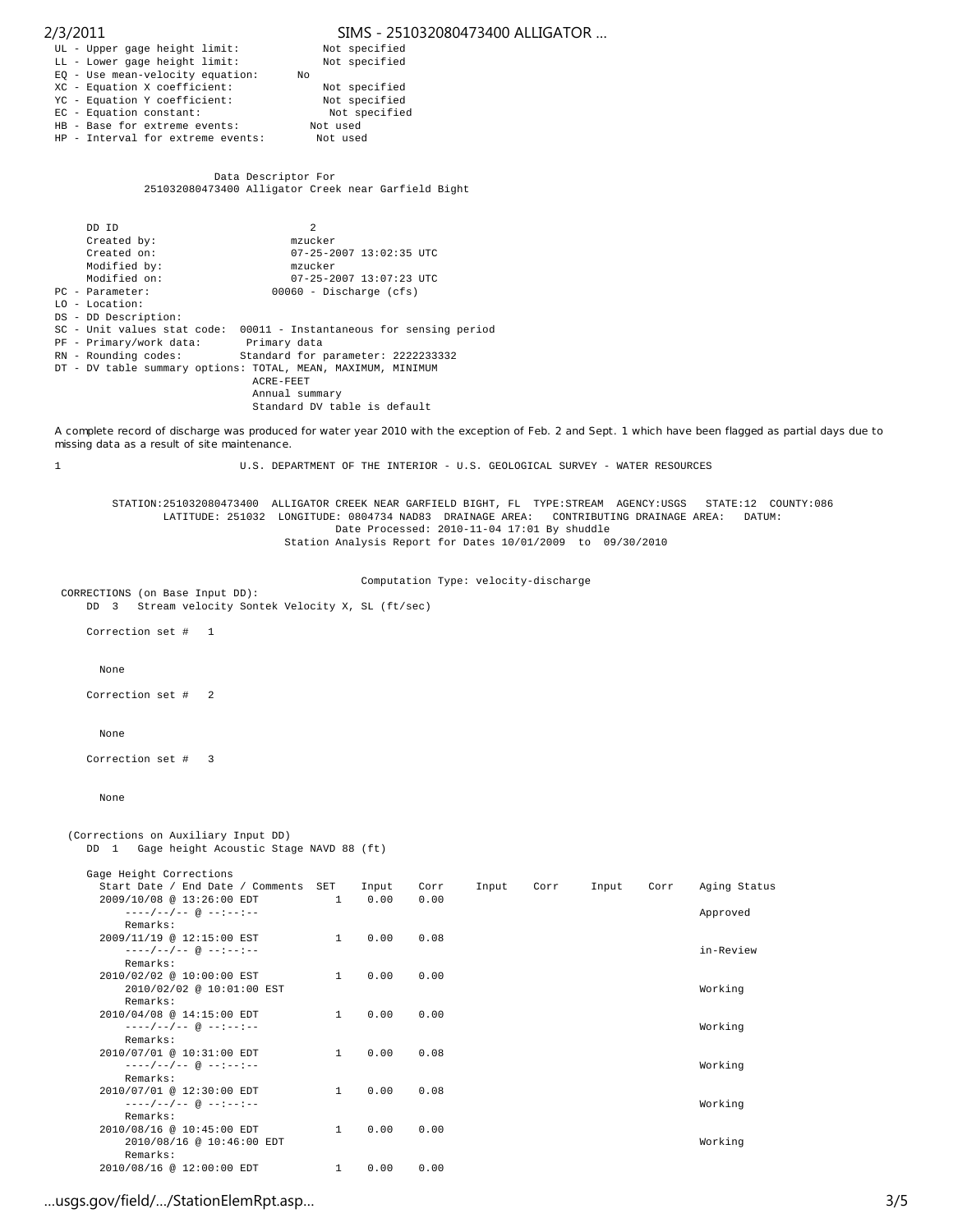| 2/3/2011                |                                                                                                                                                                                                                                                                                                                                                                          |                                                 | SIMS - 251032080473400 ALLIGATOR                                   |                               |
|-------------------------|--------------------------------------------------------------------------------------------------------------------------------------------------------------------------------------------------------------------------------------------------------------------------------------------------------------------------------------------------------------------------|-------------------------------------------------|--------------------------------------------------------------------|-------------------------------|
|                         | $---/---/---$ @ --:--:--                                                                                                                                                                                                                                                                                                                                                 |                                                 |                                                                    | Working                       |
|                         | Remarks:<br>2010/09/01 @ 11:30:00 EDT<br>2010/09/01 @ 11:31:00 EDT<br>Remarks:                                                                                                                                                                                                                                                                                           | $1 \qquad 0.00$<br>0.07                         |                                                                    | Working                       |
|                         | Datum Corrections from Levels                                                                                                                                                                                                                                                                                                                                            |                                                 |                                                                    |                               |
| None                    |                                                                                                                                                                                                                                                                                                                                                                          |                                                 |                                                                    |                               |
| Other                   |                                                                                                                                                                                                                                                                                                                                                                          |                                                 |                                                                    |                               |
| None                    |                                                                                                                                                                                                                                                                                                                                                                          |                                                 |                                                                    |                               |
| DD <sub>2</sub>         | RATINGS & SHIFTS (on Output DD):<br>Discharge (cfs)                                                                                                                                                                                                                                                                                                                      |                                                 |                                                                    |                               |
|                         | Rating ID: 0001 Type: STAR stage-area                                                                                                                                                                                                                                                                                                                                    |                                                 | Rating Status: Approved                                            | Created 09/24/2008 by shuddle |
|                         | Remarks: Acoustic Stage to Area<br>Rating ID: 0001 Type: VELO velocity<br>Remarks: SL1500 Index Velocity to Measured Mean Channel Velocity                                                                                                                                                                                                                               |                                                 | Rating Status: Approved                                            | Created 09/29/2008 by shuddle |
| Rating Dates:           |                                                                                                                                                                                                                                                                                                                                                                          |                                                 |                                                                    |                               |
| stage-area              | Rating ID: 0001<br>Remarks: Acoustic Stage to Area                                                                                                                                                                                                                                                                                                                       |                                                 | Date range: 2007-04-25 @ 00:00:00 EDT to 2009-10-08 @ 23:59:59 EDT | Aging Status: Approved        |
|                         | Rating ID: 0001<br>Remarks: Acoustic Stage to Area                                                                                                                                                                                                                                                                                                                       |                                                 | Date range: 2009-10-09 @ 00:00:00 EDT to 2010-02-01 @ 23:59:59 EST | Aging Status: In-Review       |
|                         | Rating ID: 0001 Date range: 2010-02-02 @ 00:00:00 EST to Future<br>Remarks: Acoustic Stage to Area                                                                                                                                                                                                                                                                       |                                                 |                                                                    | Aging Status: Working         |
| velocity                | Rating ID: 0001<br>Remarks: Index Velocity to Mean Channel Velocity                                                                                                                                                                                                                                                                                                      |                                                 | Date range: 2007-04-25 @ 00:00:00 EDT to 2009-10-08 @ 23:59:59 EDT | Aging Status: Approved        |
|                         | Rating ID: 0001<br>Remarks: Index Velocity to Mean Channel Velocity                                                                                                                                                                                                                                                                                                      |                                                 | Date range: 2009-10-09 @ 00:00:00 EDT to 2010-02-01 @ 23:59:59 EST | Aging Status: In-Review       |
|                         | Rating ID: 0001<br>Remarks: Index Velocity to Mean Channel Velocity                                                                                                                                                                                                                                                                                                      | Date range: 2010-02-02 @ 00:00:00 EST to Future |                                                                    | Aging Status: Working         |
| Shifts:                 | No shifts for Rating 0001<br>No shifts for Rating 0001                                                                                                                                                                                                                                                                                                                   |                                                 |                                                                    |                               |
| (Base Input DD)<br>None | UNIT VALUES ERRONEOUS PERIODS (marked "X"):                                                                                                                                                                                                                                                                                                                              |                                                 |                                                                    |                               |
| None                    | (Auxiliary Input DD)                                                                                                                                                                                                                                                                                                                                                     |                                                 |                                                                    |                               |
| (Base Input DD)         | PERIODS WITH UNIT VALUES MERGED FROM BACKUP SOURCES:                                                                                                                                                                                                                                                                                                                     |                                                 |                                                                    |                               |
|                         | 2009/10/08 To 2010/02/02<br>2010/02/19 To 2010/02/19<br>2010/03/04 To 2010/03/04<br>2010/03/14 To 2010/03/14<br>2010/03/29 To 2010/03/29<br>2010/05/05 To 2010/05/05<br>2010/07/01 To 2010/07/01<br>2010/07/30 To 2010/07/30<br>2010/08/01 To 2010/08/01<br>2010/08/07 To 2010/08/07<br>2010/08/14 To 2010/08/14<br>2010/08/26 To 2010/08/26<br>2010/09/01 To 2010/09/02 |                                                 |                                                                    |                               |
|                         | (Auxiliary Input DD)                                                                                                                                                                                                                                                                                                                                                     |                                                 |                                                                    |                               |